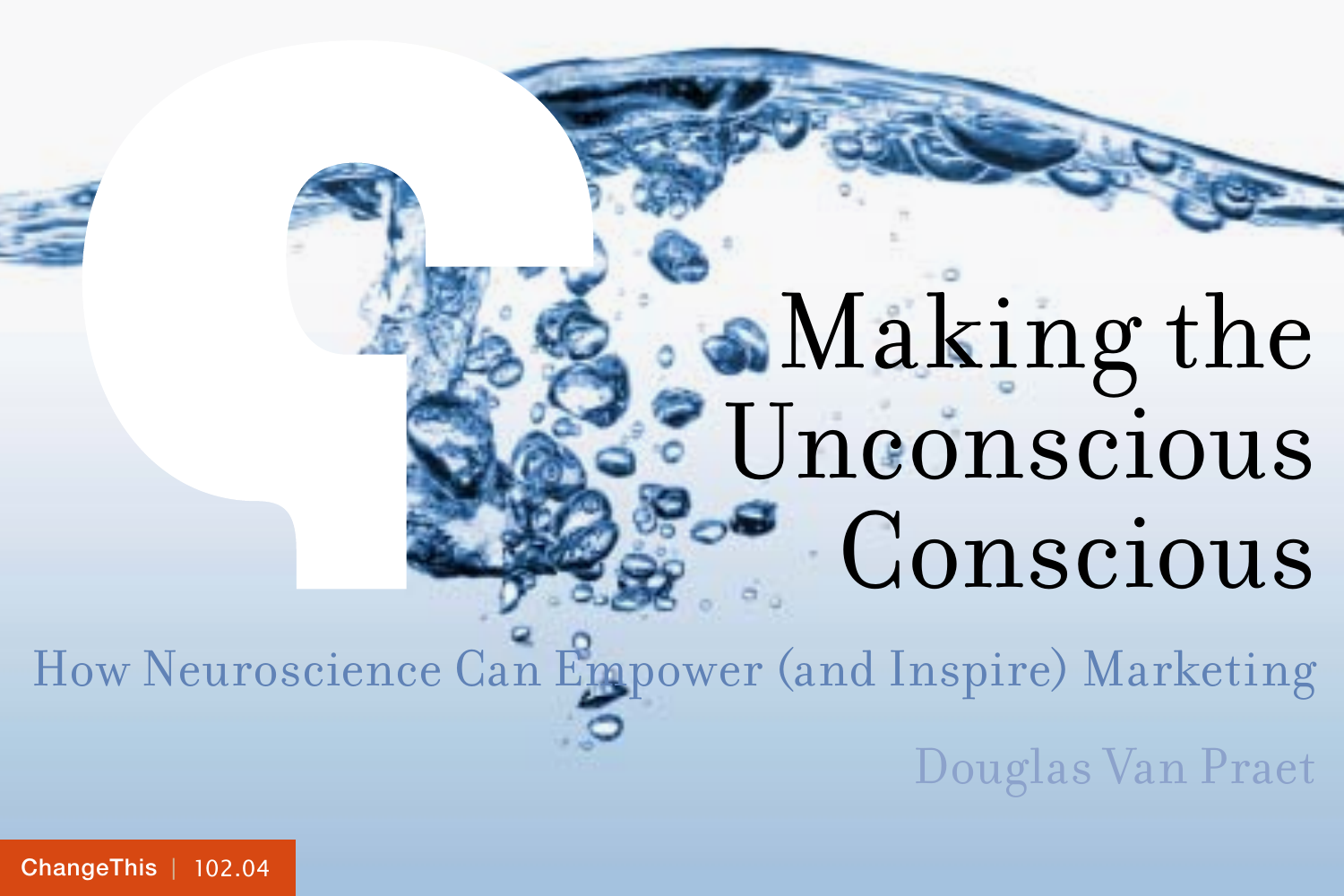$\rm{We\ are\ not\ in\ control.}$  we are living a delusion. We think the conscious or rational mind is in control because it's the part of our mind that talks to us, the voice inside our heads as we silently read the words on this page. Because we believe that this part of our mind is running the show, we also believe that the conscious minds of consumers must similarly be driving behavior. For marketers, this leads to a false pretense that purchase behavior is a conscious choice, but science shows the exact opposite is true.

In 2008, startling evidence to support belief in the role of the unconscious in decision-making was demonstrated in an experiment by a group of scientists led by John-Dylan Haynes from the Max Planck Institute for Human Cognitive and Brain Sciences in Leipzig, Germany. Using brain scans, these researchers were able to predict participants' decisions about seven seconds before the subjects had consciously made the decisions. As the researchers reported, "Many processes in the brain occur automatically and without involvement of our consciousness. This prevents our mind from being overloaded by simple routine tasks. But when it comes to decisions, we tend to assume they are made by our conscious mind. This is questioned by our current findings."

By observing micro-patterns of brain activity, the researchers were able to predict the subjects' choices before they were "known" to the participants themselves. "Your decisions are strongly prepared by the brain activity. By the time consciousness kicks in, most of the work has already been done," says Haynes.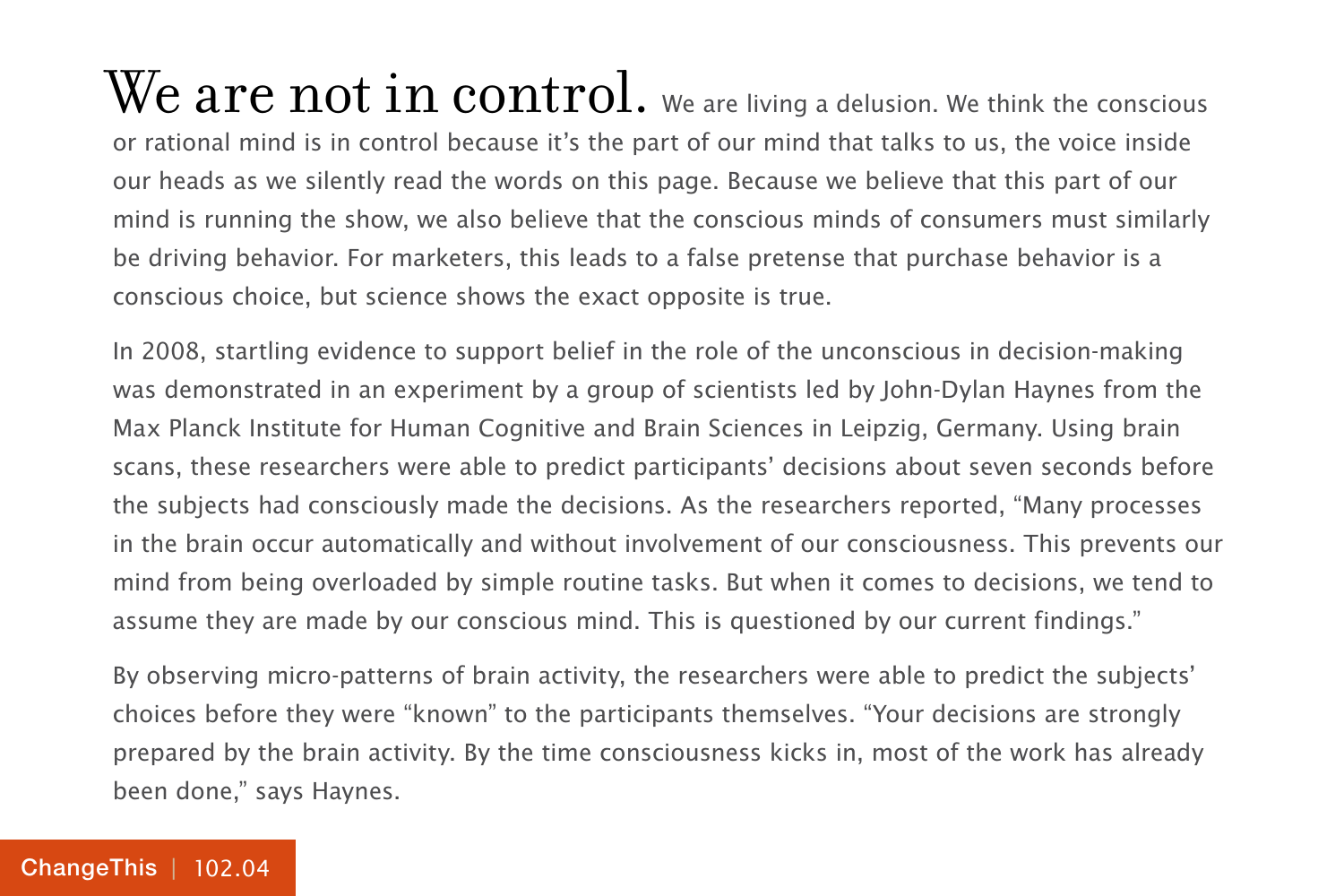#### Brands Are Learned Unconscious Behaviors

Try a little experiment on your own. Sit in a chair and extend your dominant leg. With that leg, make small clockwise circles with your foot. While performing this motion, draw the number 6 in the air with the index finger of your dominant hand. What happened? Everyone who attempts this task usually has one of two reactions; their foot will either freeze in midair or reverse directions while the hand easily completes the task of drawing the number 6.

What's going on here? Drawing the number 6 is an unconscious motor program. You have done it so many times in the past that you do it automatically without thinking. It is a learned behavior. Making a circle with your foot is a conscious activity that requires thought-focus and energy because it is not likely a behavior that has been previously learned. Instead, the learned behavior overrides our conscious effort. This happens throughout our lives more often than not. We defer to our autopilot learned responses, instead of adapting to a new process or pattern.

Brands are learned behaviors: unconscious automatic intelligence acquired through experience. Learned behaviors are conditioned responses that have been internalized. They simplify our lives by generating choices and action without requiring us to think.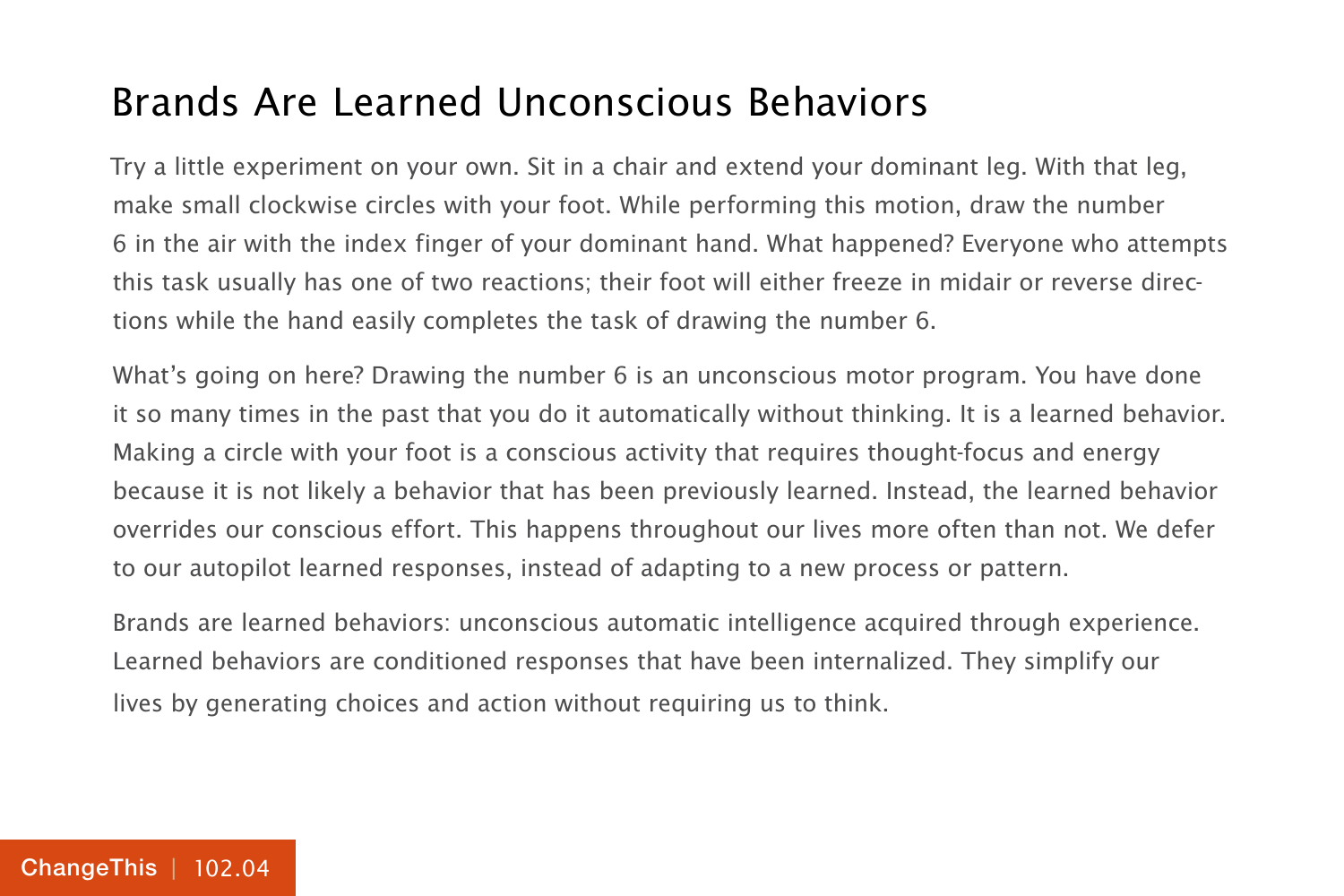#### The Widening Chasm Between Science And Business

We are living on the edge of a great shift in our understanding of human behavior, changes that will have far reaching economic, social, political, and moral implications. It will challenge the very foundations on how we live and do business. And it offers great promise to our market economies. Problem is, these insights are widely unknown to marketers.

That's because as scientific evidence continues to pile up, the divide between what cognitive science knows and what business practices continues to deepen. The "elephant in the room" is unconscious decision making. And one of our most cherished concepts of humanity—the notion of "free will," our ability to act and do as we choose—is under siege.

*Brands are learned behaviors: unconscious automatic intelligence acquired through experience. … They simplify our lives by generating choices and action without requiring us to think.* 66<br>*int*<br>*ou*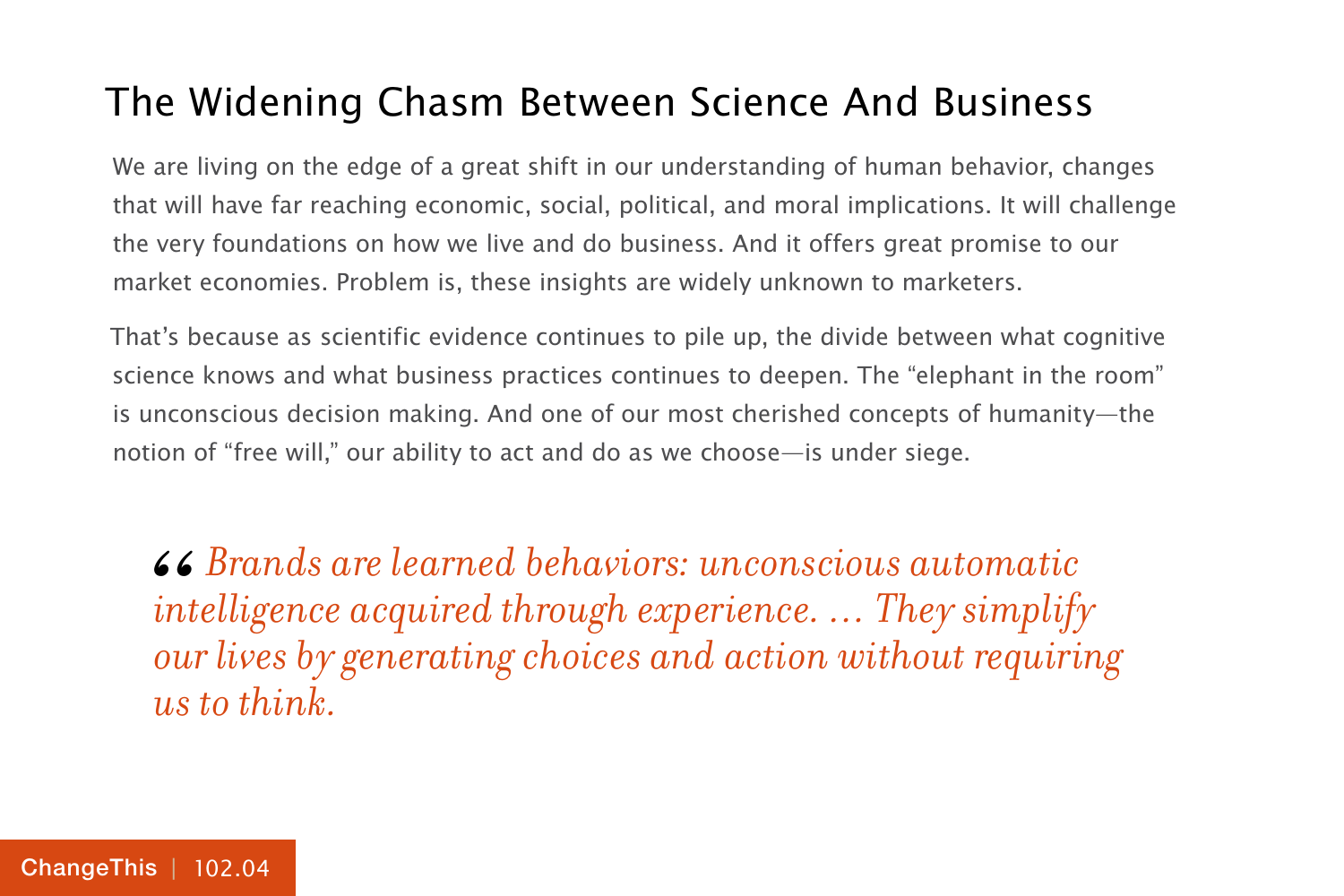The world's leading cognitive scientists are telling us that we are not really the conscious authors of our own intentions and actions. This is not science fiction. It is science fact. The most extreme view is that "free will" is a delusion and that no part of the brain is ever "free" of the influence of thoughts and causes with unconscious origins. What cognitive scientists do agree upon is that the vast majority, at least 90% or more, of our decisions are made without our ever knowing.

If we don't understand our own preferences or the true motivations behind our own behaviors, marketers are wasting billions of dollars each year by asking questions in quantitative surveys and qualitative focus groups people simply can't know the answer to. And marketers are using that information as the guiding forces to bring innovation and improvement to the marketplace. Not surprisingly, the success rate is abysmal, as only two of every ten new products launched in the U.S. succeeds. "Houston, we have a problem."

It is as if we are all playing the game of marketing without even knowing the rules. That's because most of the business of life happens below the level of our own awareness. Markets, economies, and consumers all suffer because people can't express their true wants and needs, and companies are unable to connect to these deeper, unmet desires. The blind are leading the blind.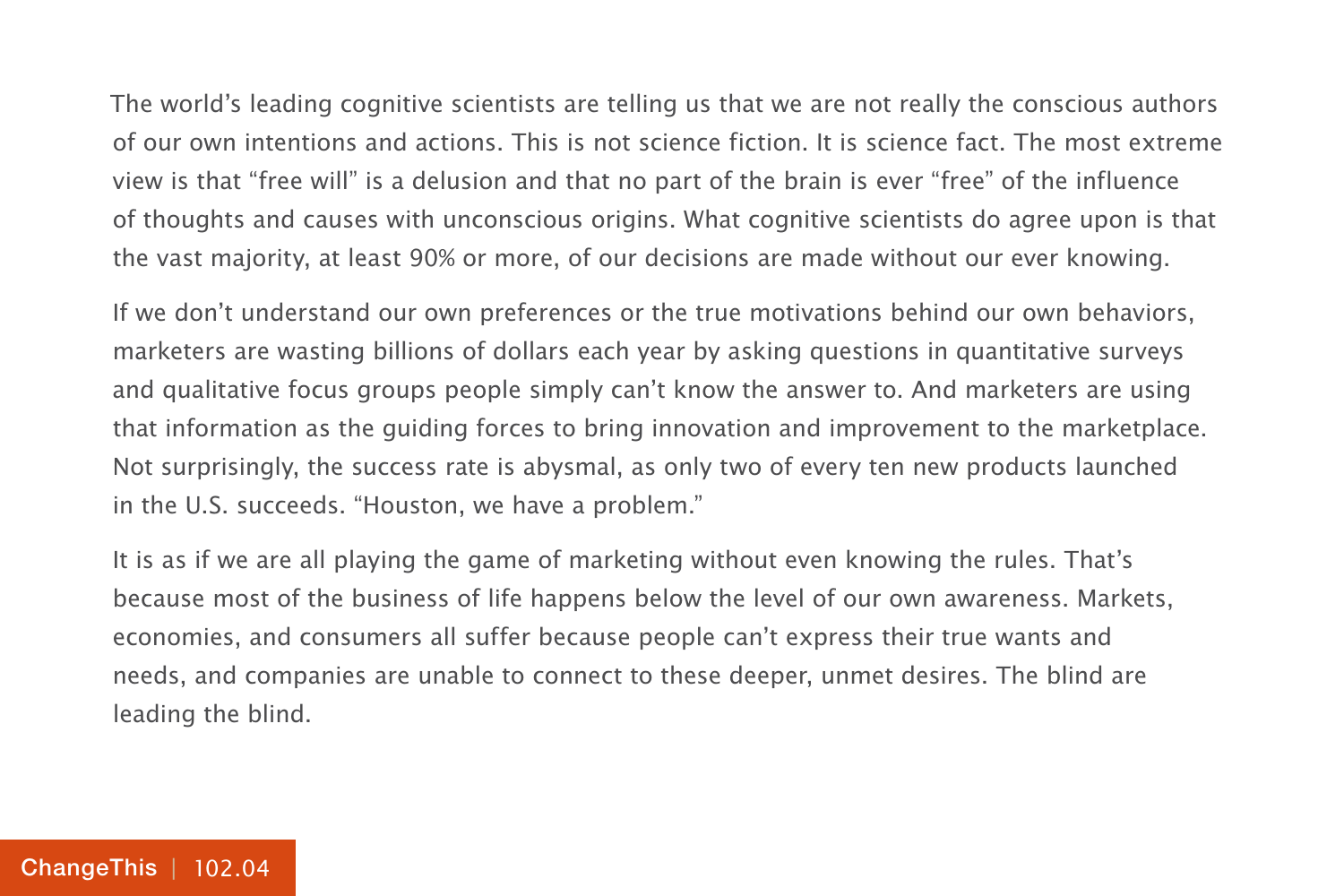Not everyone has played by these rules. When a reporter asked Steve Jobs how much market research guided their efforts in launching the iPad, he replied, "None. It isn't the consumers' job to know what they want." The iPad would become the most successful consumer product introduction in history according to some measures, and Apple the most valuable company of all-time.

Creativity, the driving force of economic growth, is being shackled by a false belief system. And ideas are being developed to beat a flawed research testing system, which has little predictive validity in moving real life flesh-and-blood people in the real world. We need to narrow this great divide between science and marketing.

#### The Building of a Bridge

It has often been said that if you want better answers, you need to ask better questions. I believe we have been asking all the wrong questions. Instead of asking people "why" they do what they do, we need to ask them "how" they do what they do. And this answer does not reside in the reams of data tabulations of market research studies, but rather in the research of behavioral and cognitive authorities.

Before marketers develop strategies, they need to first recognize that consumers have strategies too. . . human strategies, not consumer strategies. These ways of thinking lead to a set of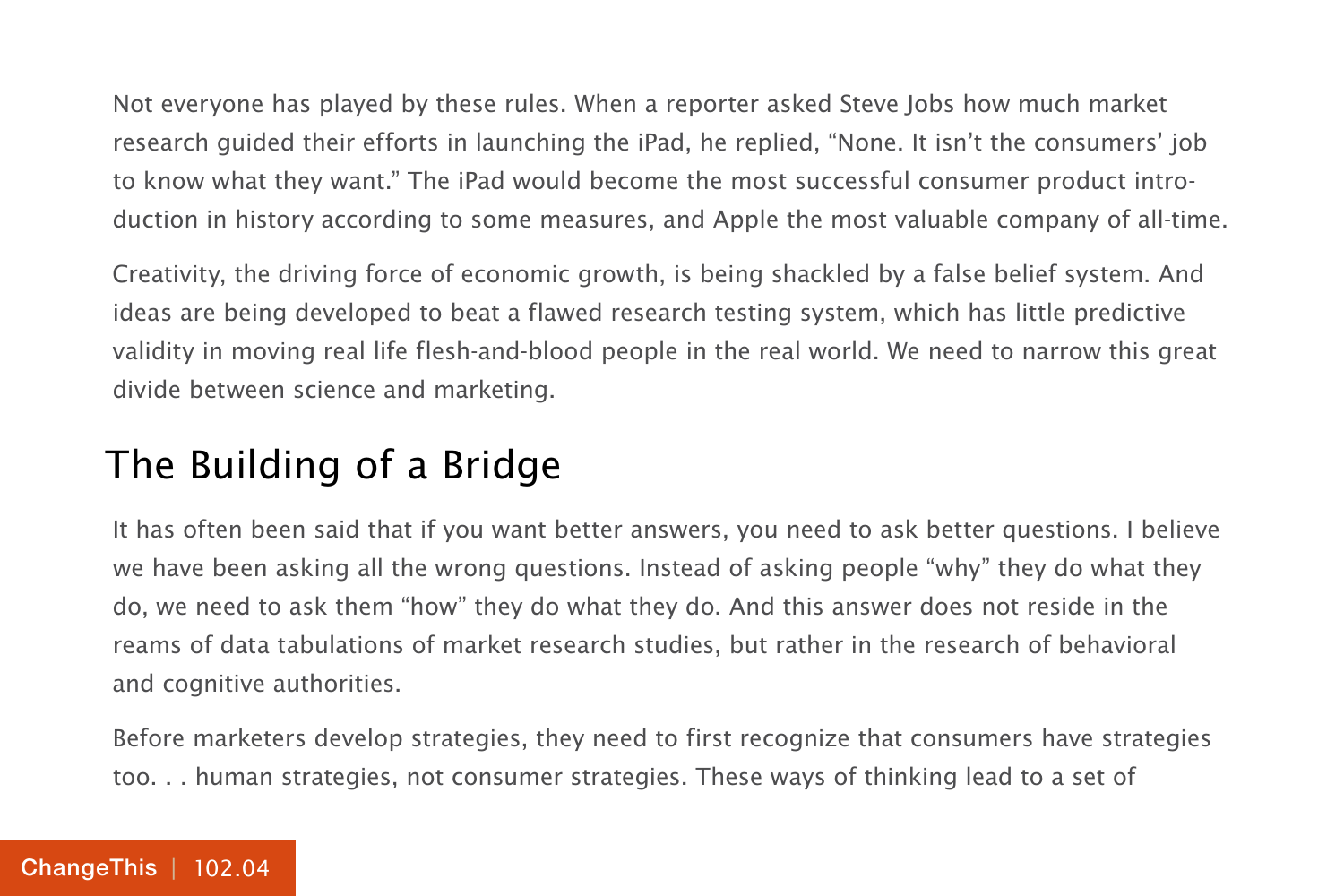neurological and behavioral steps with a process, sequence, and structure rooted in our biology and evolution, not just in our culture and marketplace. And they are steps that can be uncovered and harnessed at will to guide and inform marketing and advertising strategy.

We need to shift from just measuring the outward expressions of beliefs and attitudes to better understanding the inward processes and real behavioral causes behind them. That is, how do the minds of people process information, structure their experience, and form the often-unconscious beliefs and motivations that drive their behavior?

#### Making the Unconscious Conscious

As W. Edwards Deming, the world's foremost authority on quality control management, once said, "If you can't describe what you are doing as a process, you don't know what you are doing."

It's like the story about an old boilermaker who was hired to fix the steam engine of a giant ship. After listening to the engineer's description of the problem, he asked a few questions and then checked out the boiler room. Carefully inspecting the maze of twisting pipes, he listened closely to the hissing and thumping sounds, occasionally feeling the pipes with his hands. He then reached into his tool bag, grabbed a small hammer, and tapped once on a valve as the boiler system lurched back into perfect action. A week later the steamship owner received a bill for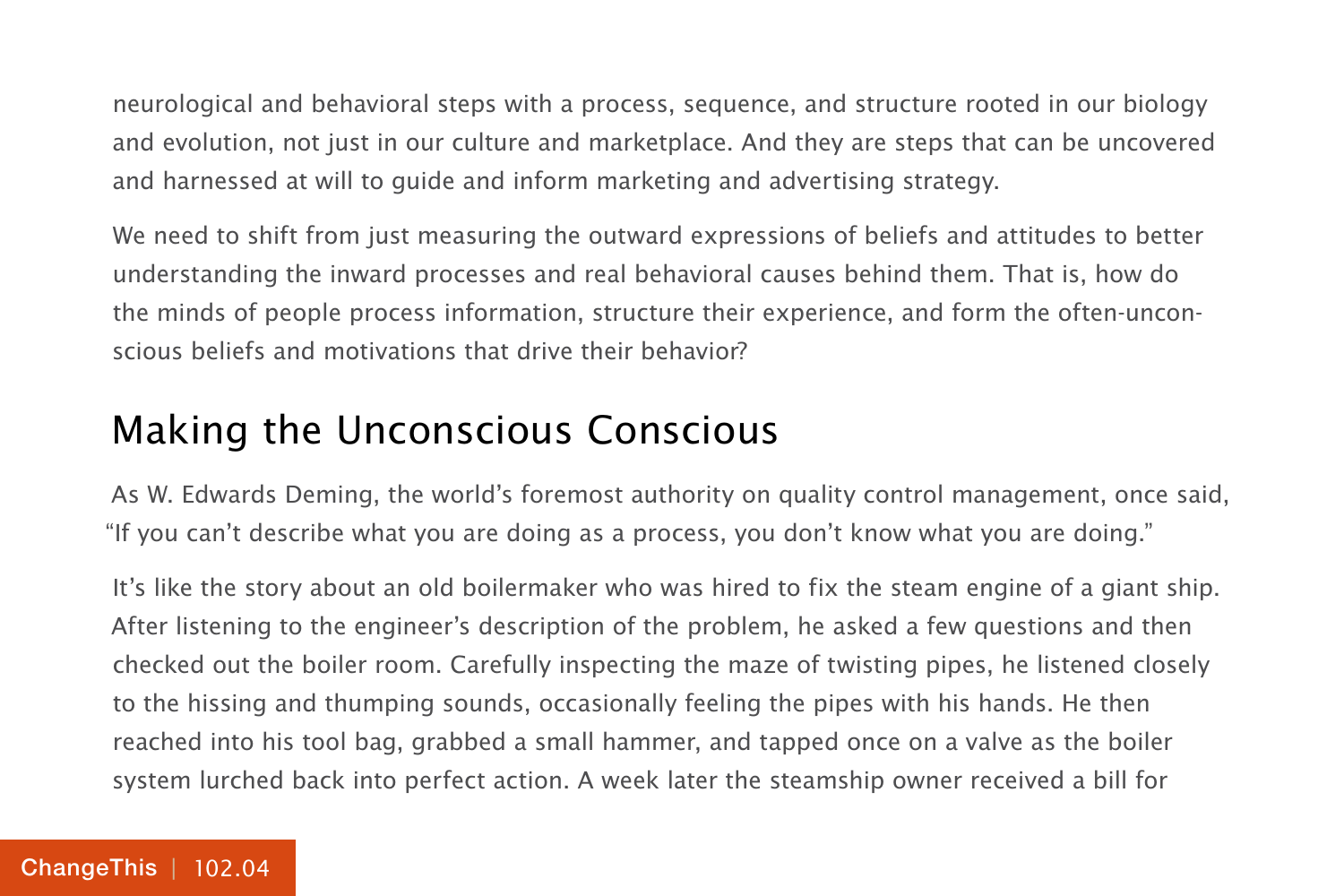\$1,000. The ship owner complained because the boilermaker barely did anything and spent a mere fifteen minutes of his time fixing it.

When the owner asked to see an itemized bill, this is what the repairman sent him:

| Tapping with hammer:      | .50        |
|---------------------------|------------|
| Knowing where to tap: $$$ | 999.50     |
| Total:                    | \$1,000.00 |

It's important to make an effort, but knowing where to focus your resources makes all the difference. By knowing where to tap, we can dislodge chunks of the iceberg that hides below and float them up to the surface to be examined in full view. As Carl Jung once said, "Until you make the unconscious conscious, it will direct your life and you will call it fate."

**66** Before marketers develop strategies, they need to first recognize that consumers have strategies to human strategies, not consumer strategies. *to first recognize that consumers have strategies too. . . human strategies, not consumer strategies.*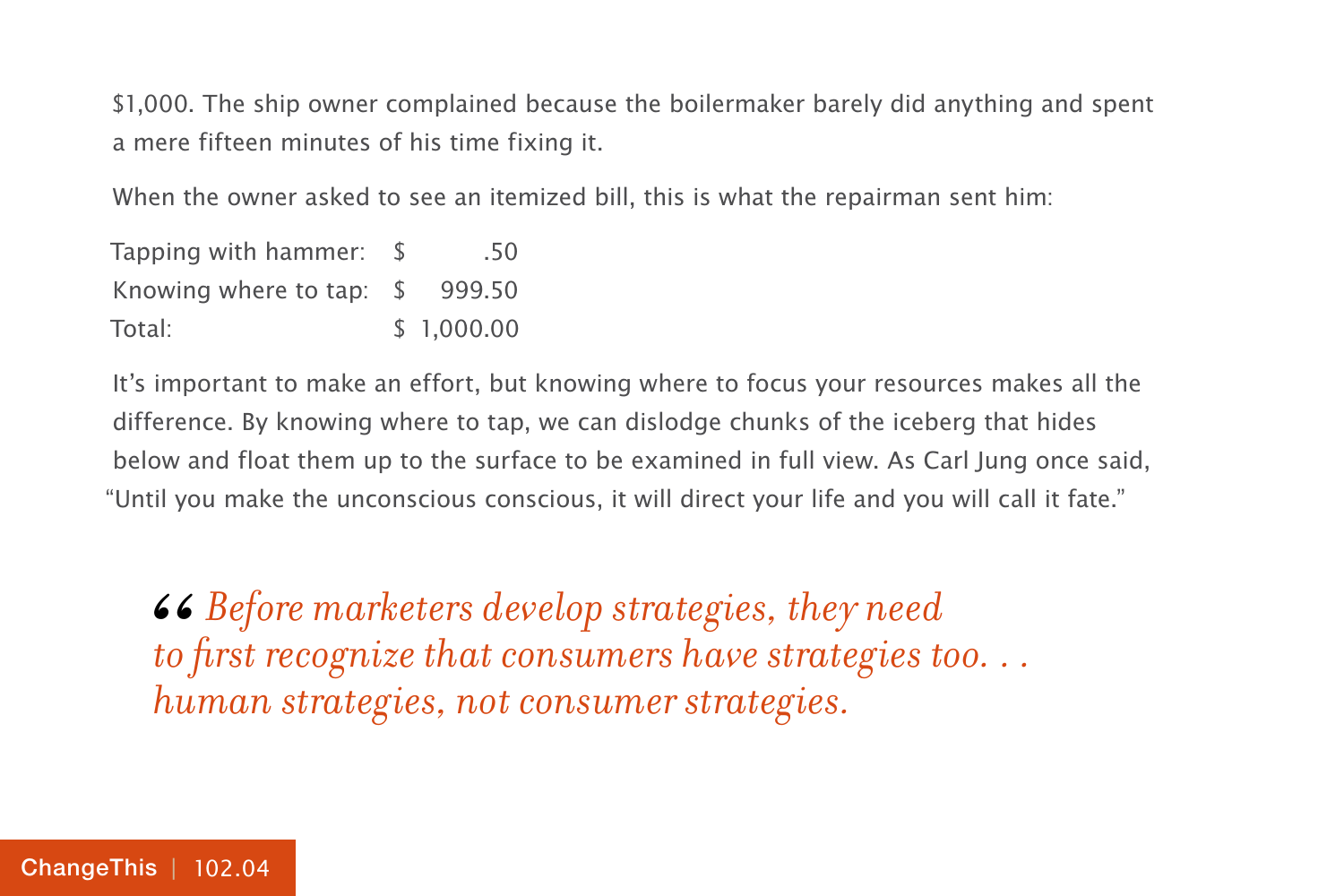Here are the Seven Steps. Let's view real world marketplace successes through this new empowering lens, using insights from cognitive neuroscience to shed conscious light on their intuitive successes.

#### **Step One** | Interrupt The Pattern

The mind is what the brain does, it is the brain in action, and it works through a process of pattern recognition. If we want to get attention and shift people's behavioral patterns, we need to interrupt their perceptual patterns by doing something interesting and different.

An ad we created at Deutsch LA for Volkswagen leveraged many levels of the first of my seven steps: Interrupt the Pattern. The window into the unconscious best begins by galvanizing our conscious attention. But we only notice things in our environment when something interrupts our expected pattern. When something defies our prediction we take notice in an effort to learn. This is the basis of how marketers break through the clutter and consumers learn about their products.

The commercial we created interrupted patterns on four levels. First it was launched in advance of the Super Bowl online, a bold move that defied conventional wisdom. Second, it interrupted the concept of the evil Dark Lord by featuring a cute little boy, an innocent adorable pint-sized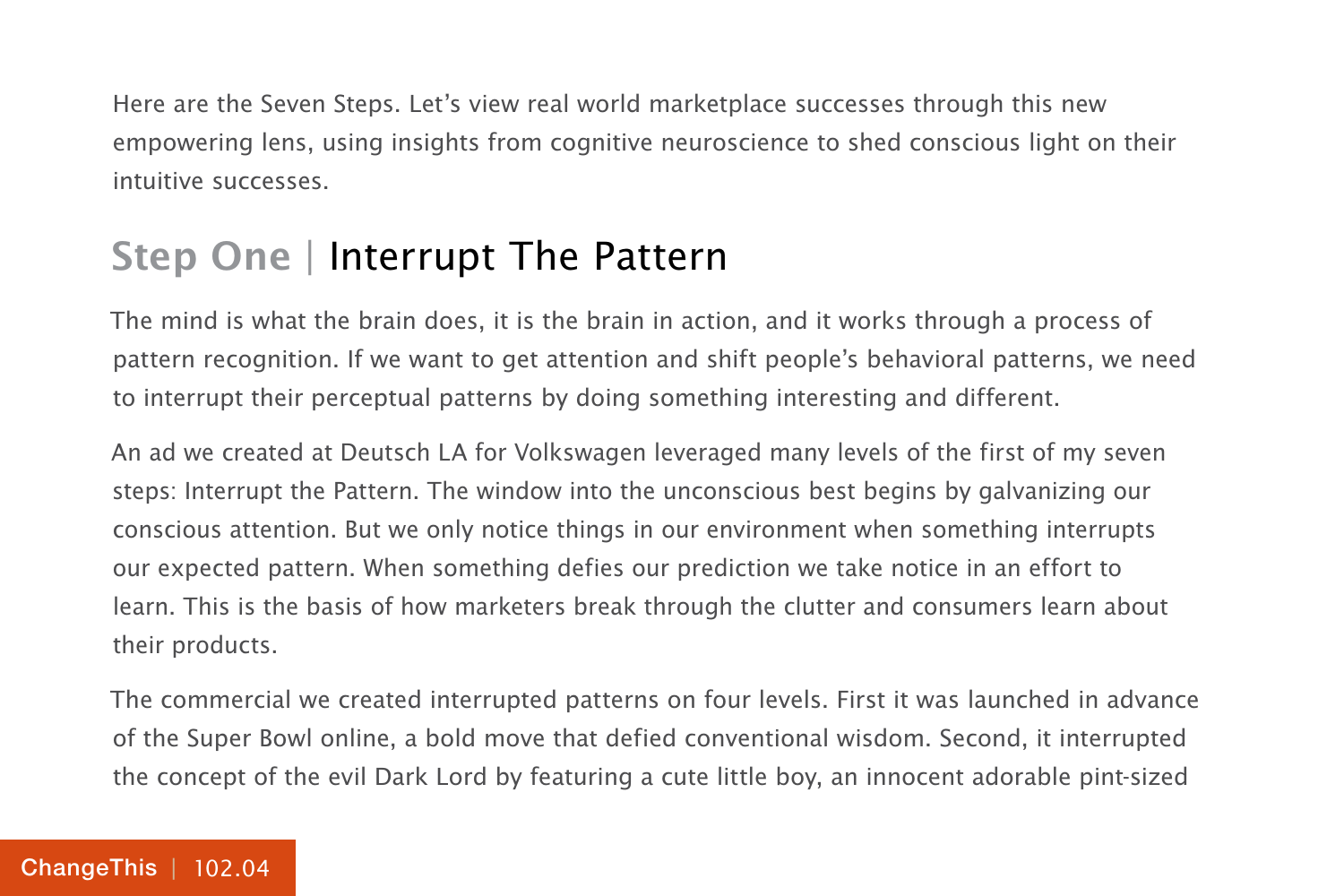version. Third, it was an ad that whispered while others shouted by telling a charming tale of a small moment in the life of an imaginative little boy, while other Super Bowl commercials featured over the top antics with outrageous gags, celebrities, rock stars, and sexy women in tight or scantily clad clothing. And forth, the structure of the spot itself was based upon a pattern interrupt.

In the commercial, a mini-Darth Vader attempts a series of unsuccessful efforts to use "the Force" on various items around the house, each time predictably failing, until he encounters the new 2012 Passat. This time the pattern is interrupted as his dad remotely starts the engine to the surprise and delight of mini-Darth.

The result: "The Force" generated a massive 55 million views on YouTube to date and a reported 6.8 billion impressions worldwide and more than \$100 million in earned media. And the Volkswagen brand that year went on to earn the highest market share in thirty years.

 $\textit{66}$  The mind is what the brain does, it is the brain in action, and it works through a process of pattern recognition. *and it works through a process of pattern recognition.*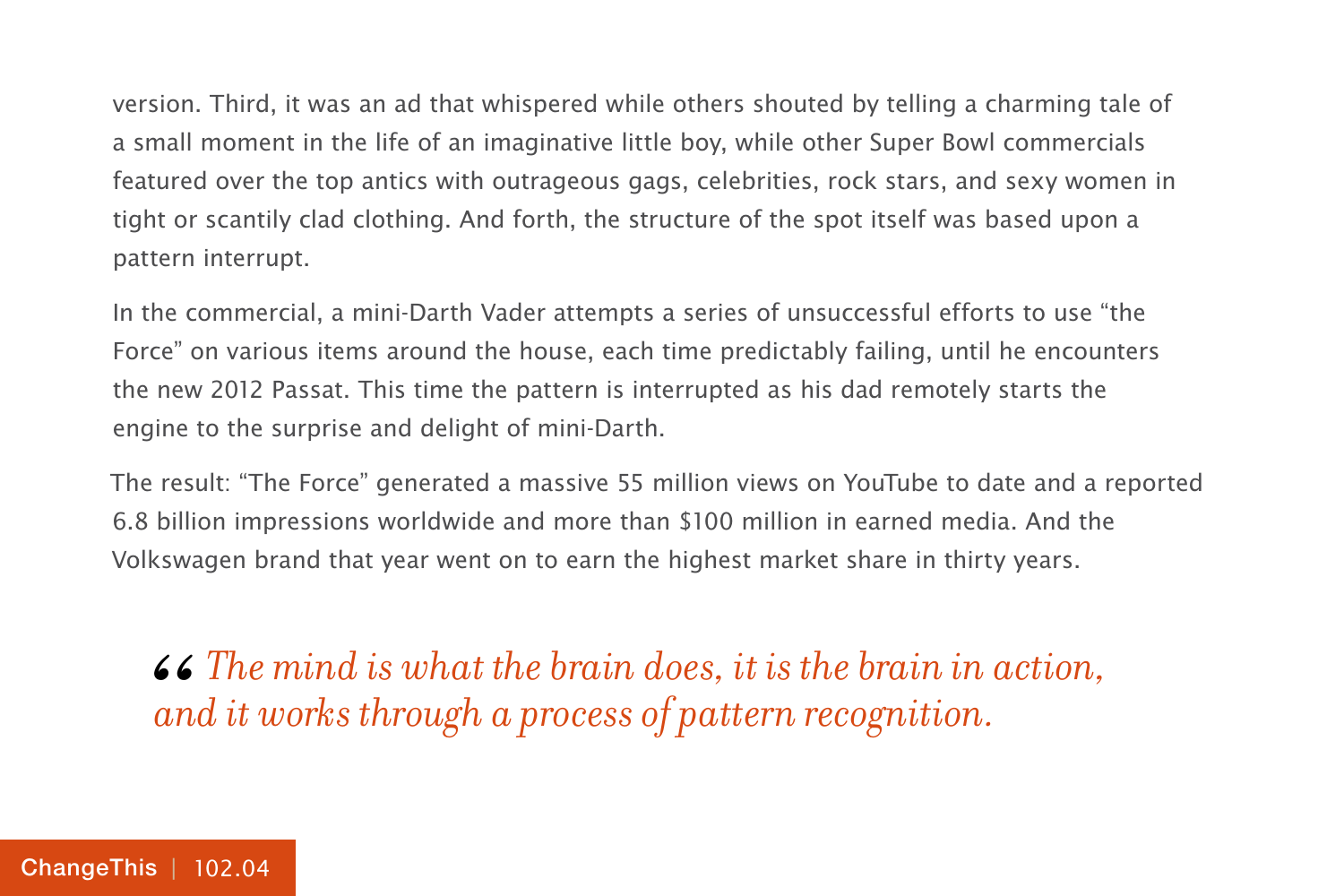#### **Step Two** | Create Comfort

Humans gravitate to the known, the safe, and the trusted. Although we are attracted to what is different, we move toward the familiar seeking balance, and rely on predictable patterns not just in our biology but also in our environments.

An example of this is the "Southwest" effect—which reduces costs for travelers across the board and increases air traffic to cities serviced by the airline. It has engendered goodwill among its customers for years and may largely be fueled by the comfort of the "golden rule" and the familiarity of treating people as if they were family.

Joe Harris, a labor lawyer for Southwest Airlines, explains that the company's harmonious employee relations are no accident. "At Southwest, our employees come first; our customers come second; and our stockholders come third," he said. "The rationale is pretty simple.

*Humans gravitate to the known, the safe, and the trusted. Although we are attracted to what is different, we move toward the familiar seeking balance …* 66<br>*Alt*<br>tou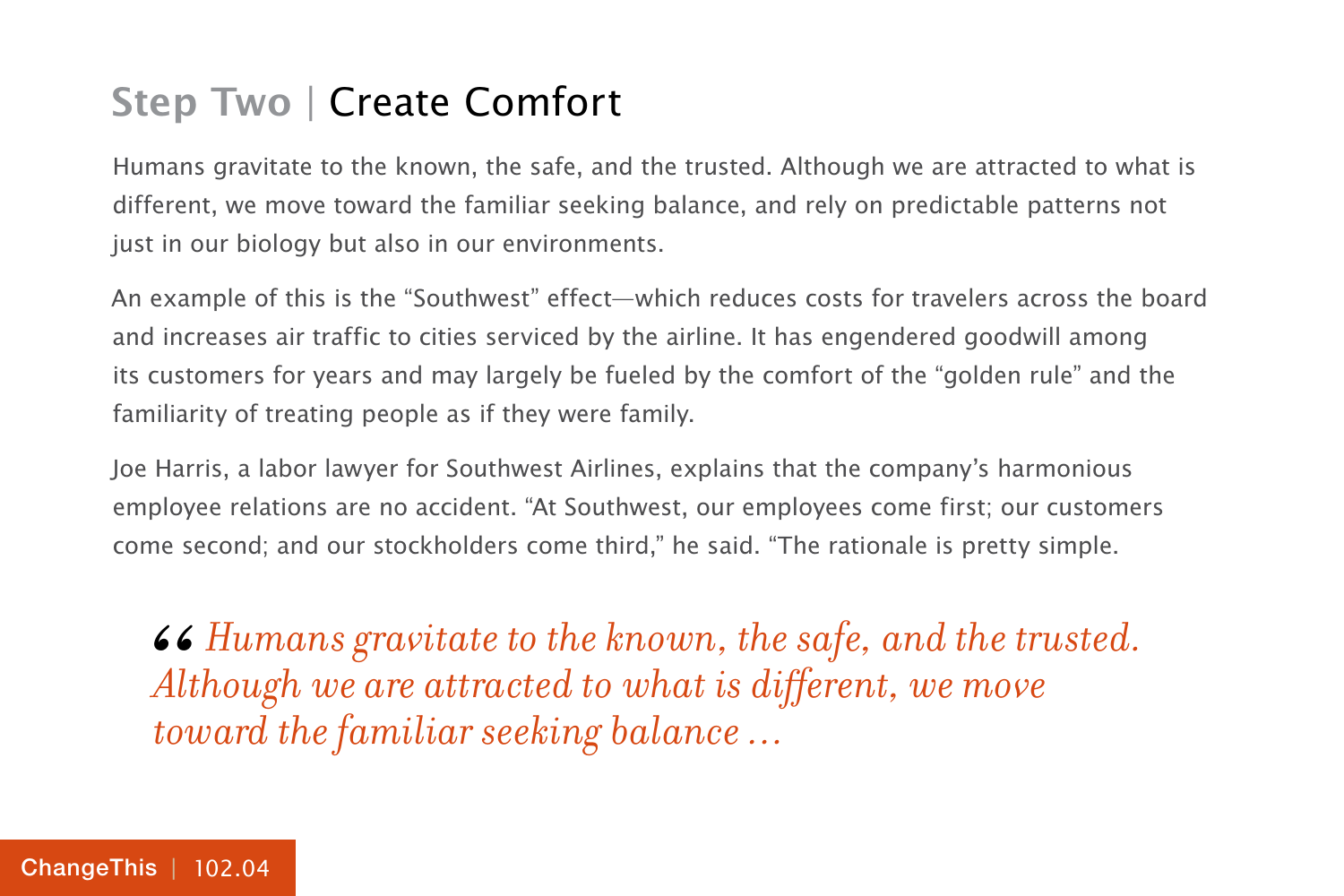If we treat our employees right, they're going to treat our customers right. If our customers are treated right, they will come back and our stockholders will benefit." As Southwest's CEO Gary Kelly explains: "We treat our employees like family and our customers like guests in our home. Our guiding principle is, above all else, the Golden Rule." It's no surprise that "Do unto others as you would have others do unto you" is also what evolutionary psychologists call reciprocal altruism, the enduring cornerstone of humanity since the dawn of man.

The Result: In 2009, Southwest Airlines was the largest airline in the world based on the number of passengers that fly the airline each year, and in 2011 it was not only America's leading low-cost carrier but was also rated America's favorite airline by Consumer Reports.

#### **Step Three** | Lead The Imagination

The prefrontal cortex gives us the unique ability to plan behavior and create new possibilities. It functions like an alternate reality simulator by giving us the capacity to imagine the benefits of a better life and anticipate the consequences of our actions.

In 1956, copywriter Shirley Polycoff of ad giant Foote Cone & Belding, penned the titillating ad slogan for Cairol hair coloring, "Does she . . . or doesn't she?" a campaign that would forever shift the fashion sensibilities of American women. At first, obtuse executives at Life magazine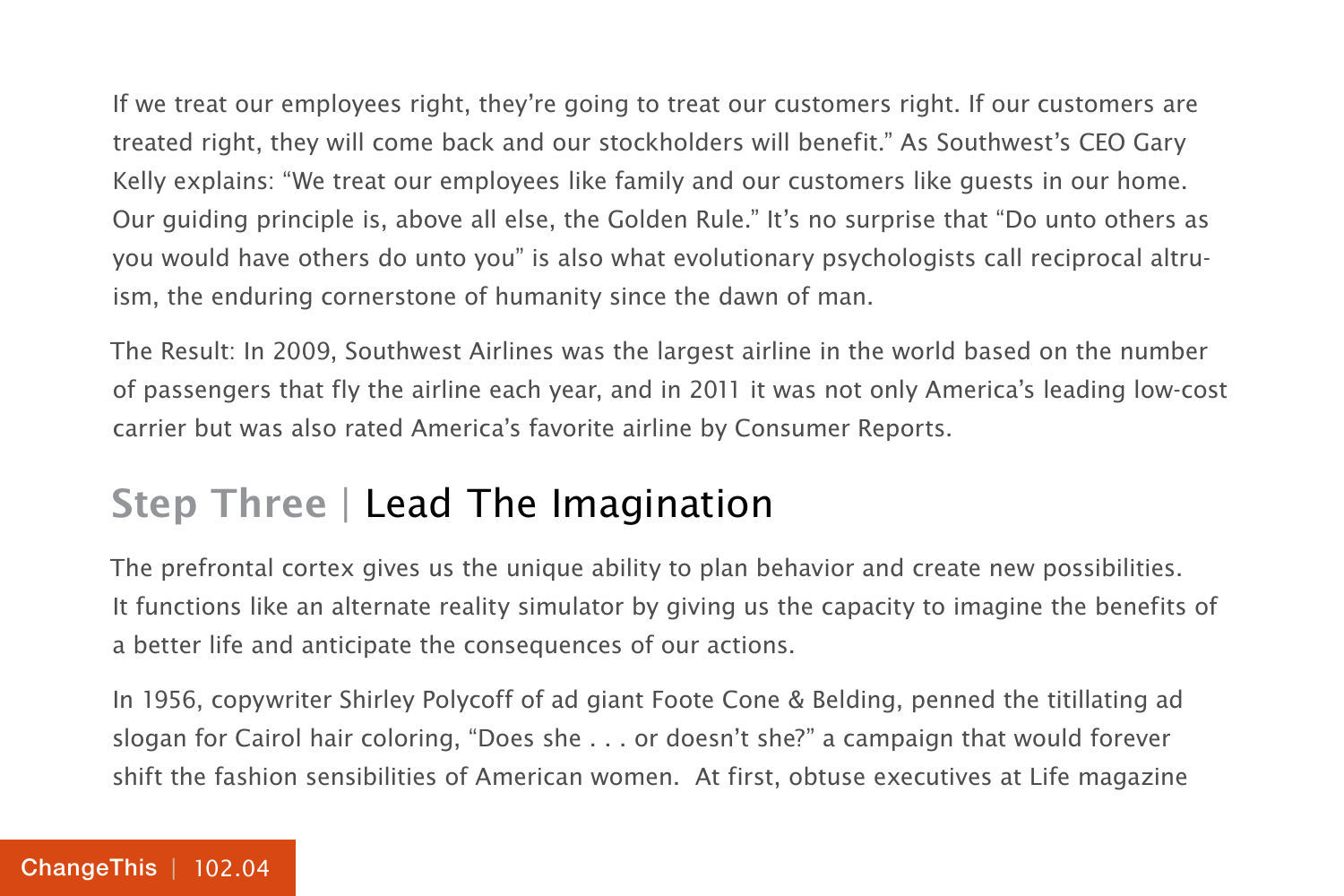refused to run the suggestive print ad, concerned over what could be perceived as its smutty connotations. Polykoff challenged them, suggesting they survey the women around their office to see if they found any offense in the statement. She knew what most advertisers failed to see, and still fail to consider: the inner workings of the human mind. She knew that no decent lady in the conservative 1950s would ever admit to the off-color overtones of the risqué line. She was right. The women polled reported no such offense, keeping the unstated implications to the confines of their own imaginations. So the magazine's executives decided to run the ad and, according to Polycoff, "Everybody got rich."

The result: The incidence of hair coloring skyrocketed from 7 percent to about half of all American women within a decade. And sales of Clairol soared, going from \$25 million to \$200 million, accounting for more than half the total of hair color sales, a market share dominance that endures today with industry sales in excess of \$1 billion.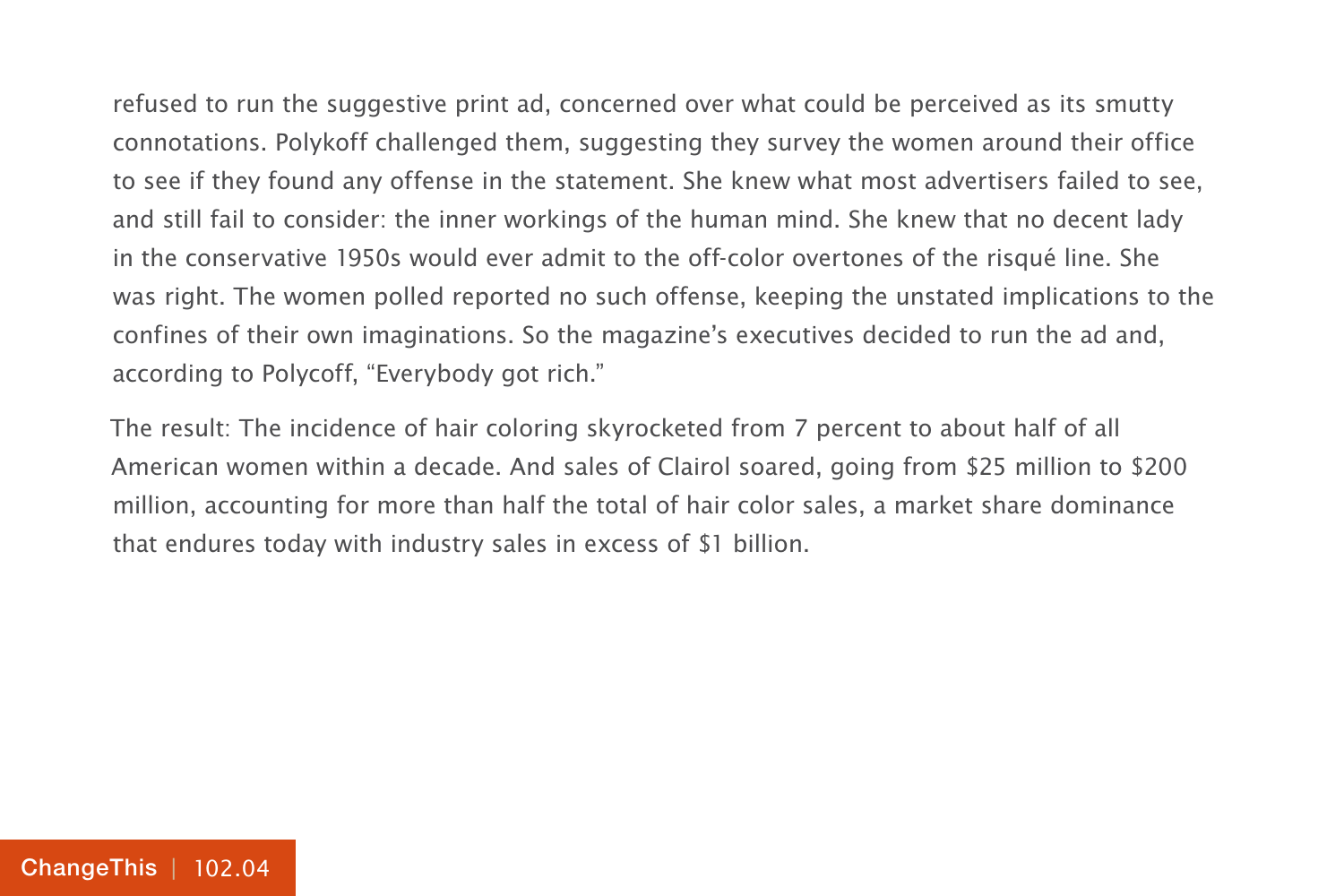#### **Step Four** | Shift The Feeling

We do what we do because of how we feel. We assign value to things through our emotions. Because of the way our brains are wired, emotions influence our thinking more than our thinking influences our emotions.

Emotions are also the basis in which powerful memories are formed. And brands are essentially memories or expectations of outcomes based upon past experiences. As the late Roy Disney said in his shareholder speech of 2004, "The Walt Disney Company is more than just a business. It is an authentic American icon—which is to say that over the years it has come to stand for something real and meaningful and worthwhile to millions of people of all ages and backgrounds around the world. This is not something you can describe easily on a balance sheet, but it is tangible enough. Indeed, it is the foundation on which everything we have accomplished as a company—both artistically and financially—is based. I believe our mission has always been to be bringers of joy. . . . We do this through great story telling, by giving our guests a few hours in another world where their cares can be momentarily put aside, by creating memories that will remain with them forever."

The Result: The Disney brand remains one of the most powerful in the world with a brand value of \$27.4 billion, ranking #13 globally in 2012.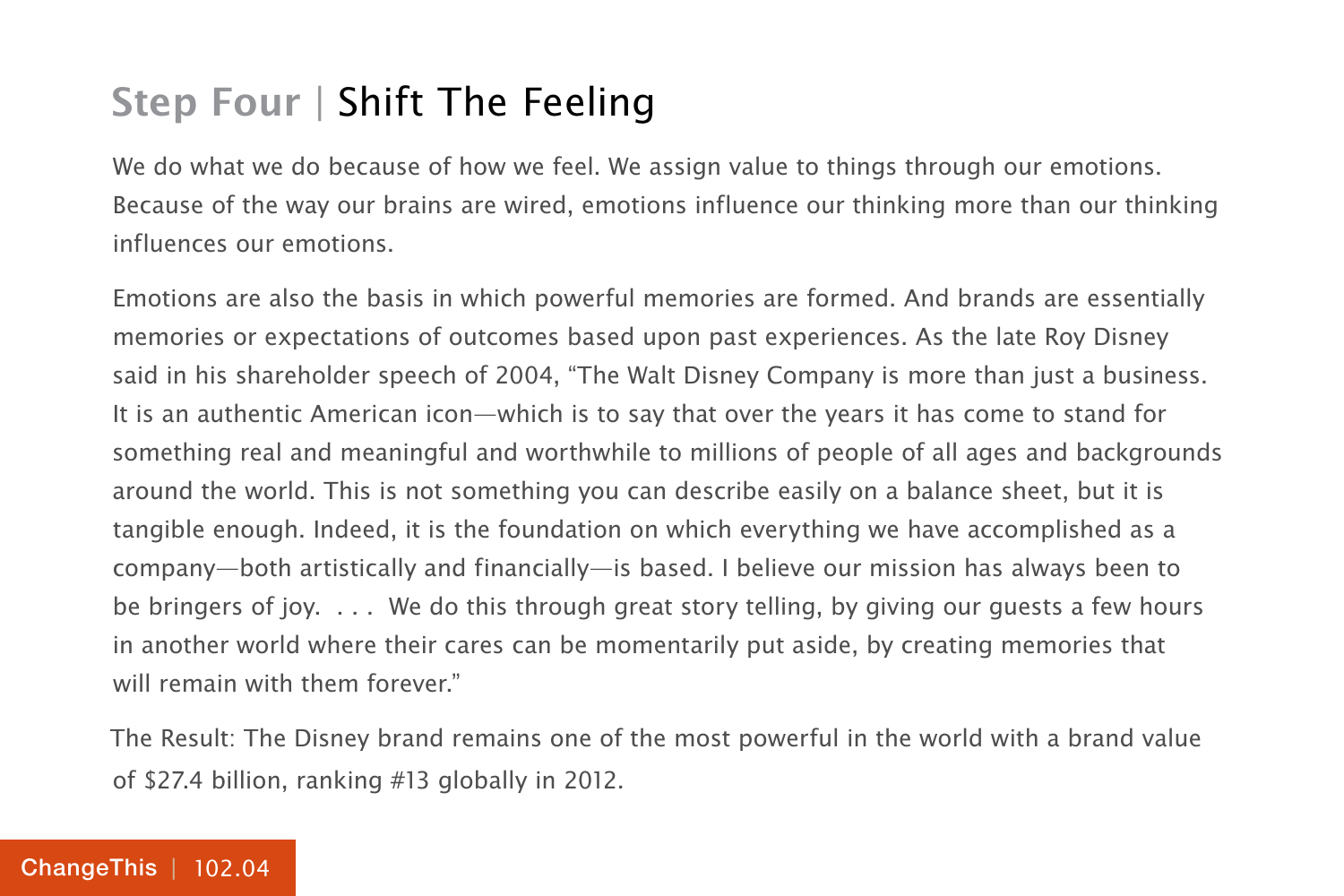#### **Step Five** | Satisfy The Critical Mind

Consciousness gives us the exclusive ability to rationally reject an idea if it does not make sense based upon our experiences. Often, in order to act, we need to give ourselves logical permission to submit to the emotions and impulses that drive us.

An inventor and industrial designer, James Dyson founded his company on twin product pillars, equal parts engineering and design. Dyson didn't employ glitzy branding or fancy ad campaigns. But Dyson made millions because he also offered visible proof that his product worked, by letting people actually see the dirt they sucked up with his pioneering see-through, bagless vacuum cleaner. His advertising was as effective as his product because he told a simple, sensible brand story aimed squarely at a key marketplace weakness: "Bags and filters lose suction." Dyson never waivered from the facts about how his best-selling vacuum came to be. From the hard-working end product of 5,127 prototypes to a clear product demonstration, from patented Cyclone technology that moves the air inside the vacuum at 924 miles per hour to a smart-sounding, technologically advanced name, G-Force Dual Cyclone, Dyson knew the least sexy aspects of his vacuum would sell the sexiness of its design.

The result: Today Dyson's products continue to steal market share from everyone; they have earned the brand a 40 percent leadership share of British sales as well as market leadership in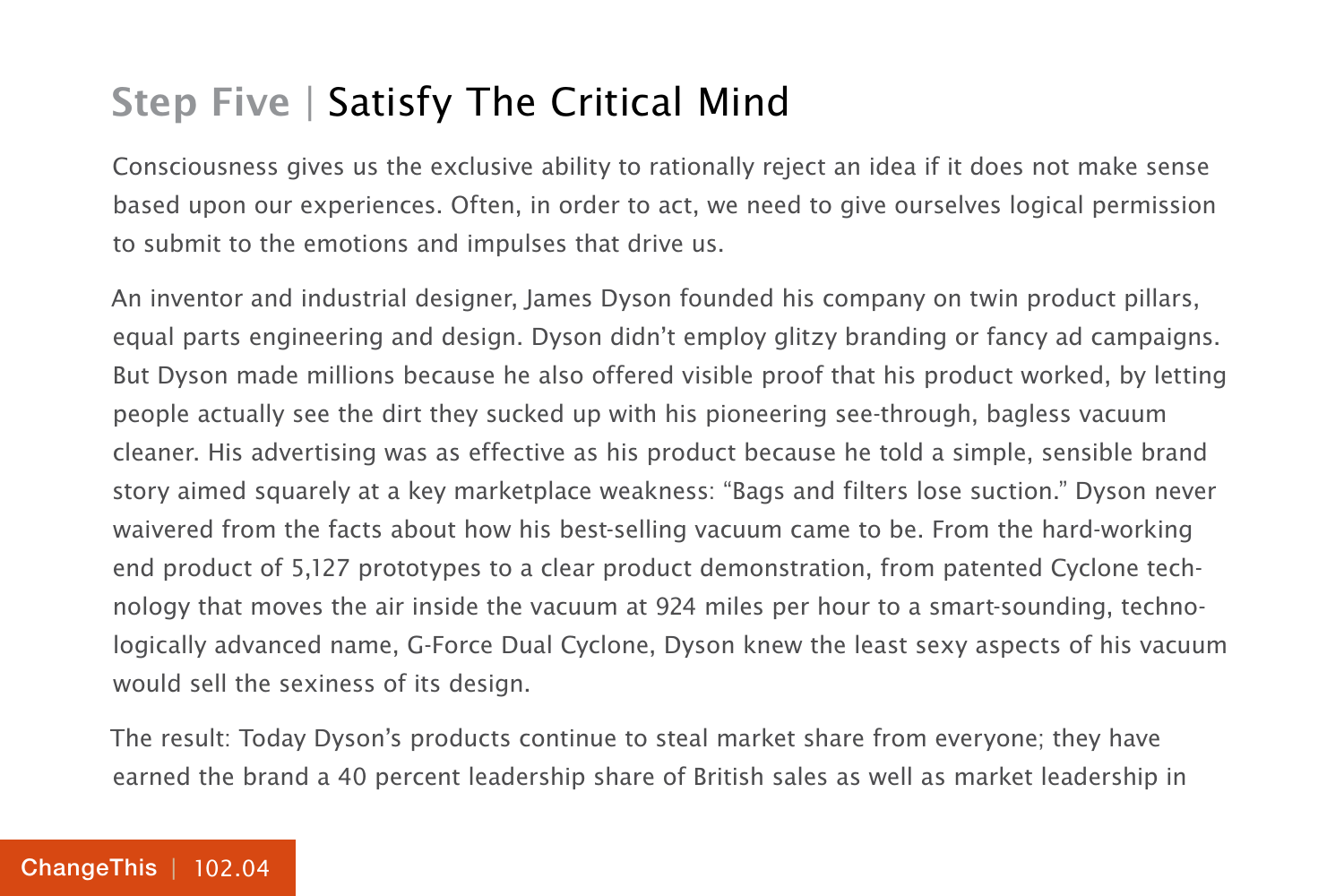the US, Canada, Australia, France, Belgium, Spain, Switzerland, Ireland, and New Zealand. Even during a recession in 2010, the company reported that it had doubled operating profits in the past 12 months to £190 million.

#### **Step Six** | Change the Associations

Our minds and our memories work by association. Repetition and emotion strengthen these neural associations so that they become automatic. If we want to change perceptions of anything, we have to change our associations.

A great example of the tremendous power of cognitive reframing is the National Pork Board's long-standing "The other white meat" campaign. This effort debuted in 1987 with the goal of increasing consumption by dispelling pork's fatty reputation. Even though pork was perceived to have more fat than white meat chicken and turkey, pork shared an important opportunistic association with these lean protein choices. It turned white when cooked. With one simple flip of perspective, a common heuristic—that white meat is lean meat— was put to work. Pork had joined the ranks of its healthful poultry counterparts by association with a commonly shared and meaningful attribute.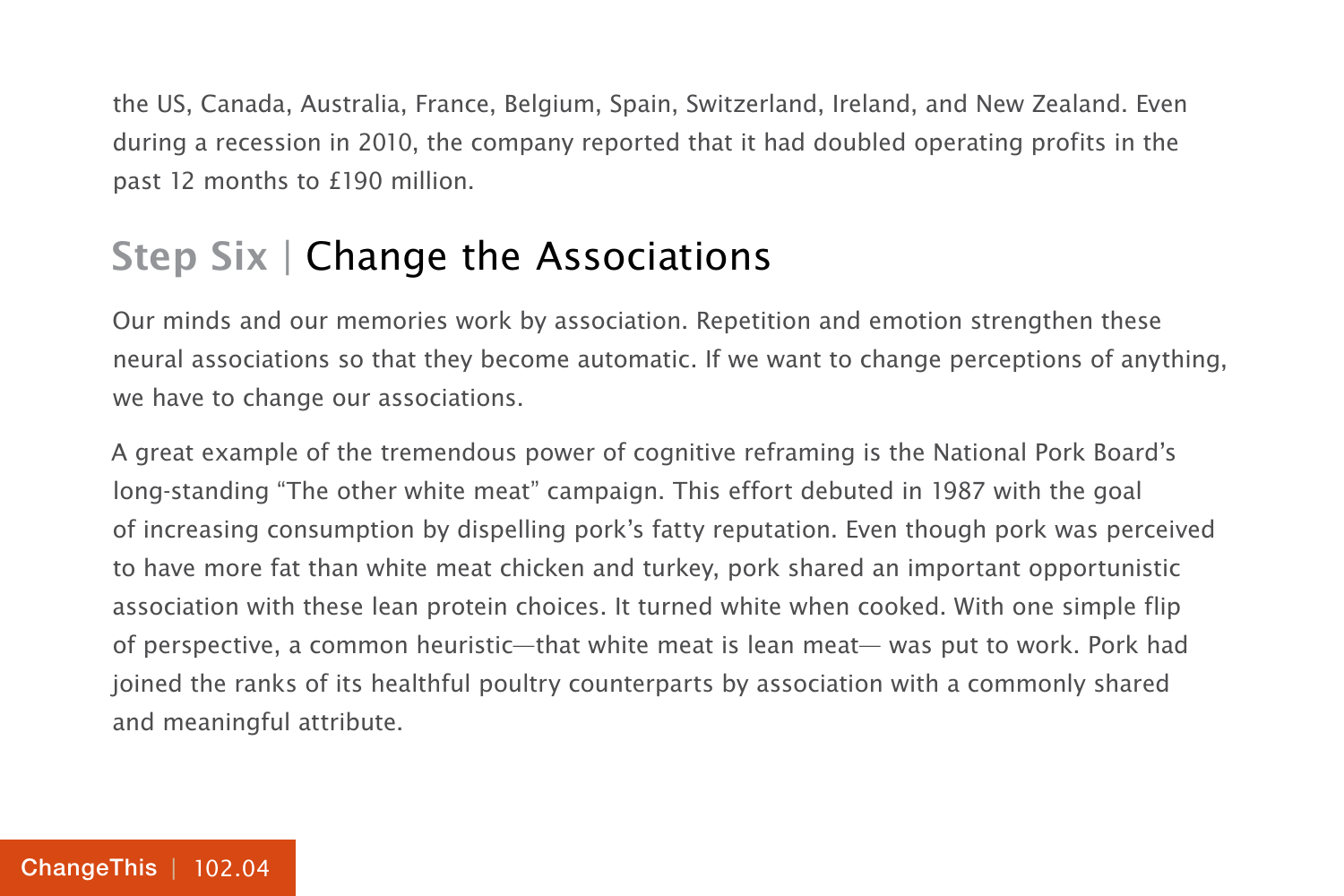Many consumers at the time had already unconsciously viewed pork as a white meat. Webster's dictionary even defined pork as such. After extensive pretesting of the campaign, which showed that the approach was both believable and effective, "The other white meat" campaign was born.

The results: At the end of the first year of the campaign, agriculture economist Glenn Grimes of the University of Missouri said, "The apparent increase in demand for pork put \$500 million in US pork producers' pockets during 1987 that wouldn't be there under normal conditions." The campaign would become one of the food industry's most successful, increasing pork consumption by more than 20 percent, and last for 23 years. Eventually farmers would also raise hogs to be leaner, better fitting the changed image of pork and the desires of today's consumers.

**66** Our minds and our memories work by association.<br> *Repetition and emotion strengthen these neural associses that they become automatic. If we want to change Repetition and emotion strengthen these neural associations so that they become automatic. If we want to change perceptions of anything, we have to change our associations.*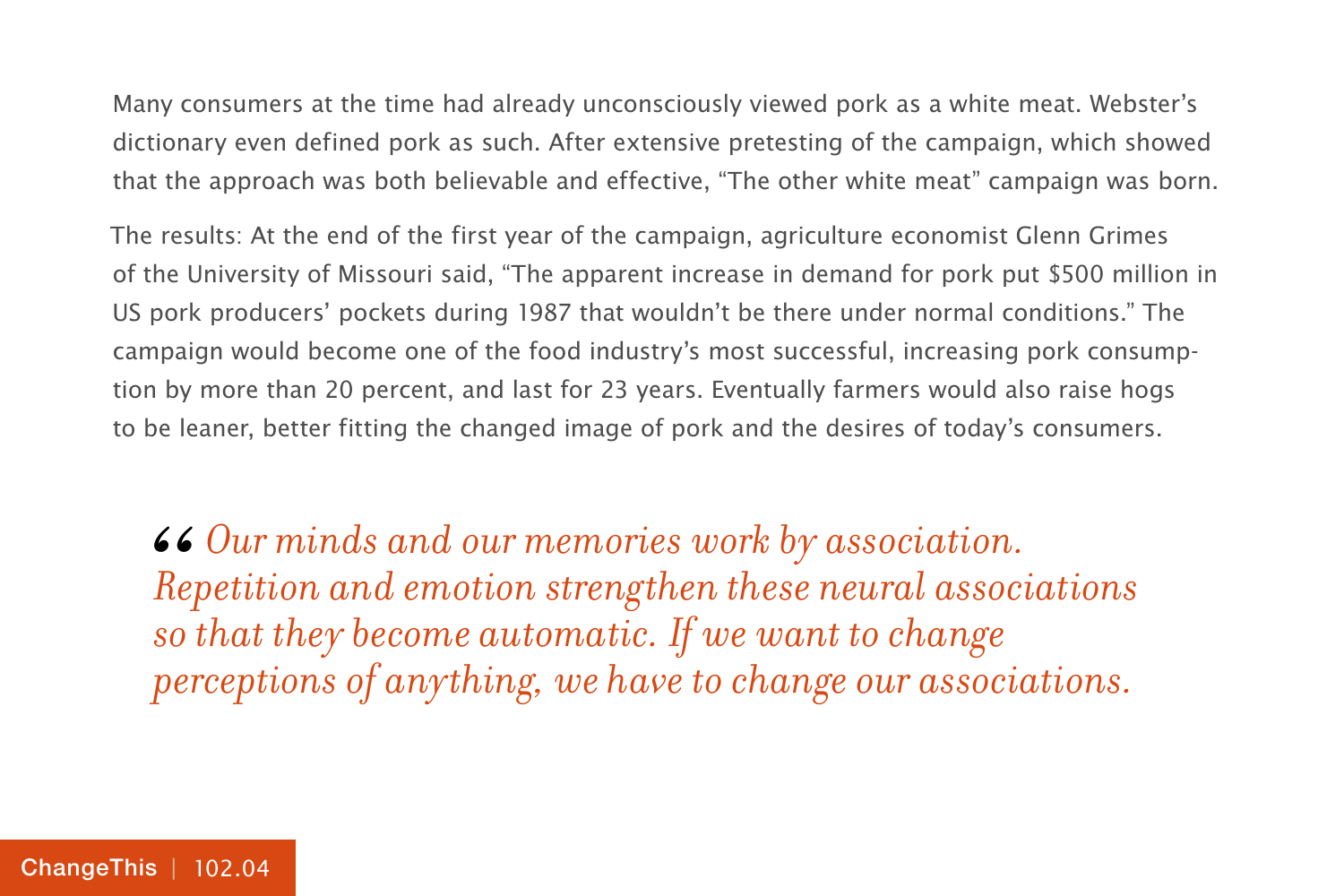#### **Step Seven** | Take Action

Our brains exist for movement. Things that don't move don't have brains. Physical actions use more of our brain than just imagining a behavior. The more of our brain we use and the more we repeat an action, the more ingrained the experience becomes in our unconscious mind. By physically doing something we also engage more of our sensory systems such as tactile (skin) and proprioceptive (internal, such as muscle) feelings; we see it, smell it, possibly taste it, hear it, et cetera. This makes the experience deep-rooted in our unconscious—second nature to us.

Perhaps the hottest brand to fly in the face of traditional trends is Red Bull, the Austria-based company that first conceived the energy drink category. From the very beginning the brand was not without its challenges. When founder Dietrich Mateschitz was first inspired by a syrupy, medicine-like tonic that helped revitalize him after a business trip to Thailand, the concept of an energy drink was neither well known nor well received among Westerners. As Mateschitz said, "If I don't create the market, it doesn't exist." When he hired a market research firm to test the product's appeal, the survey research yielded catastrophic results. Mateschitz recalls, "People didn't believe the taste, the logo, the brand name. I'd never before experienced such a disaster." He chose to ignore the research results and introduced Red Bull.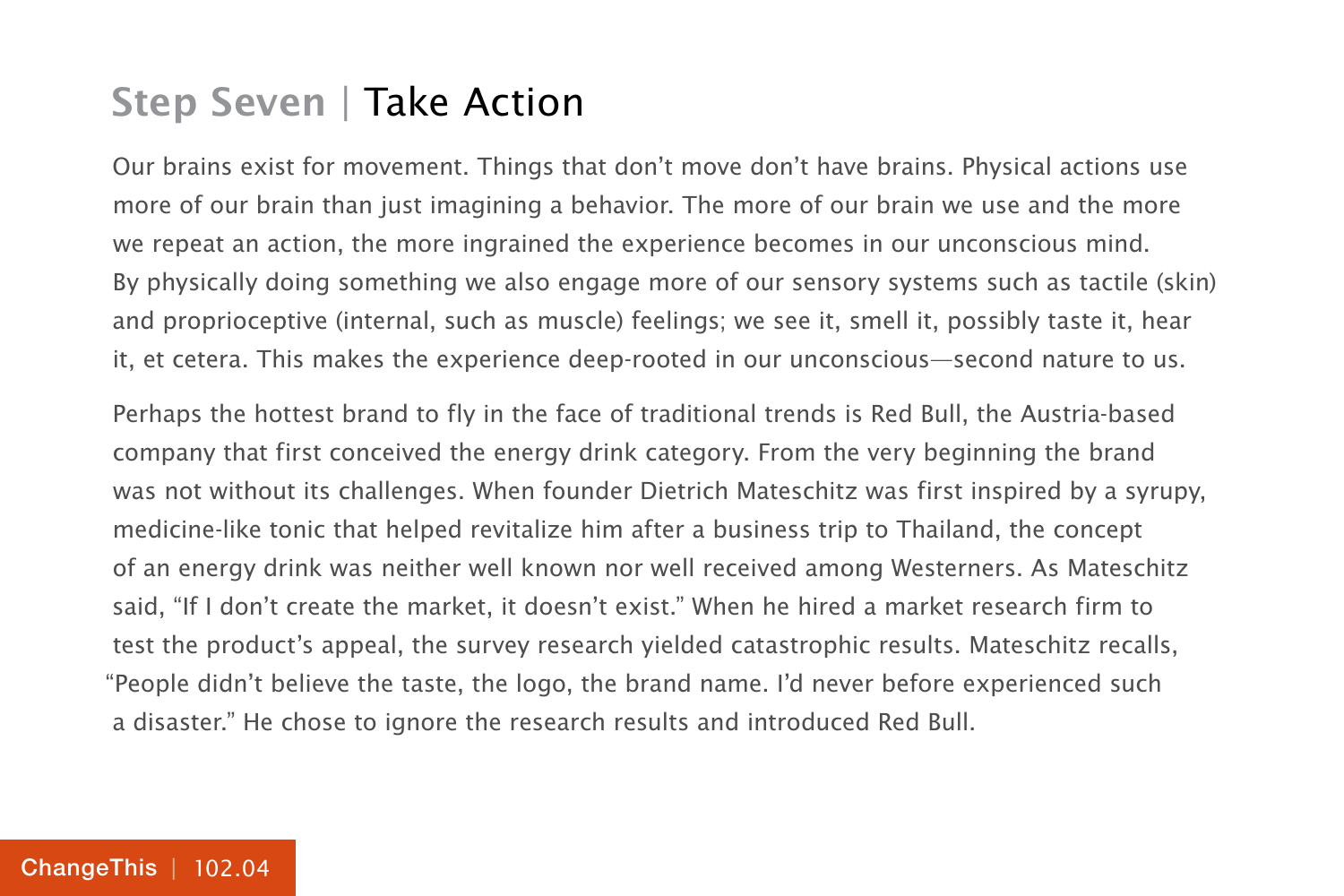From the start, traditional marketing was summarily rejected. Initially, Red Bull avoided television, and didn't use outdoor, print, or digital ads, but chose grassroots, experiential efforts. Red Bull let people try the product free of cost through one of the most celebrated human activities: the time-honored tradition of a good (but not necessarily old-fashioned) party. The foolproof branding plan was to give hip, young, and influential college students free cases of the energy drink and encourage them to throw their own event, a lucrative tactic that cost the marketer next to nothing.

Red Bull would later expand these tactics to bring the energetic brand to even greater experiential heights by sponsoring live events of the most intensely physical sort: extreme sports. Red Bull sponsored legions of affordable, death-defying athletes of less-than- mainstream but greatly exhilarating sports. These athletes were the up–and-coming rock stars of the newer generation, showcasing physical bravery and athletic prowess universally admired by men and desired by women. These branded iconic heroes enjoyed cult-like followings among the younger and more influential demographics. Today there are close to 500 world-class Red Bull sponsored athletes including BASE jumpers (BASE stands for buildings, antennas, spans—i.e., bridges—and earth i.e., cliffs), cliff divers, big-wave surfers, motocross riders, snowboarders, and skateboarders, all risking life and limb in worldwide competitions and outrageous stunts.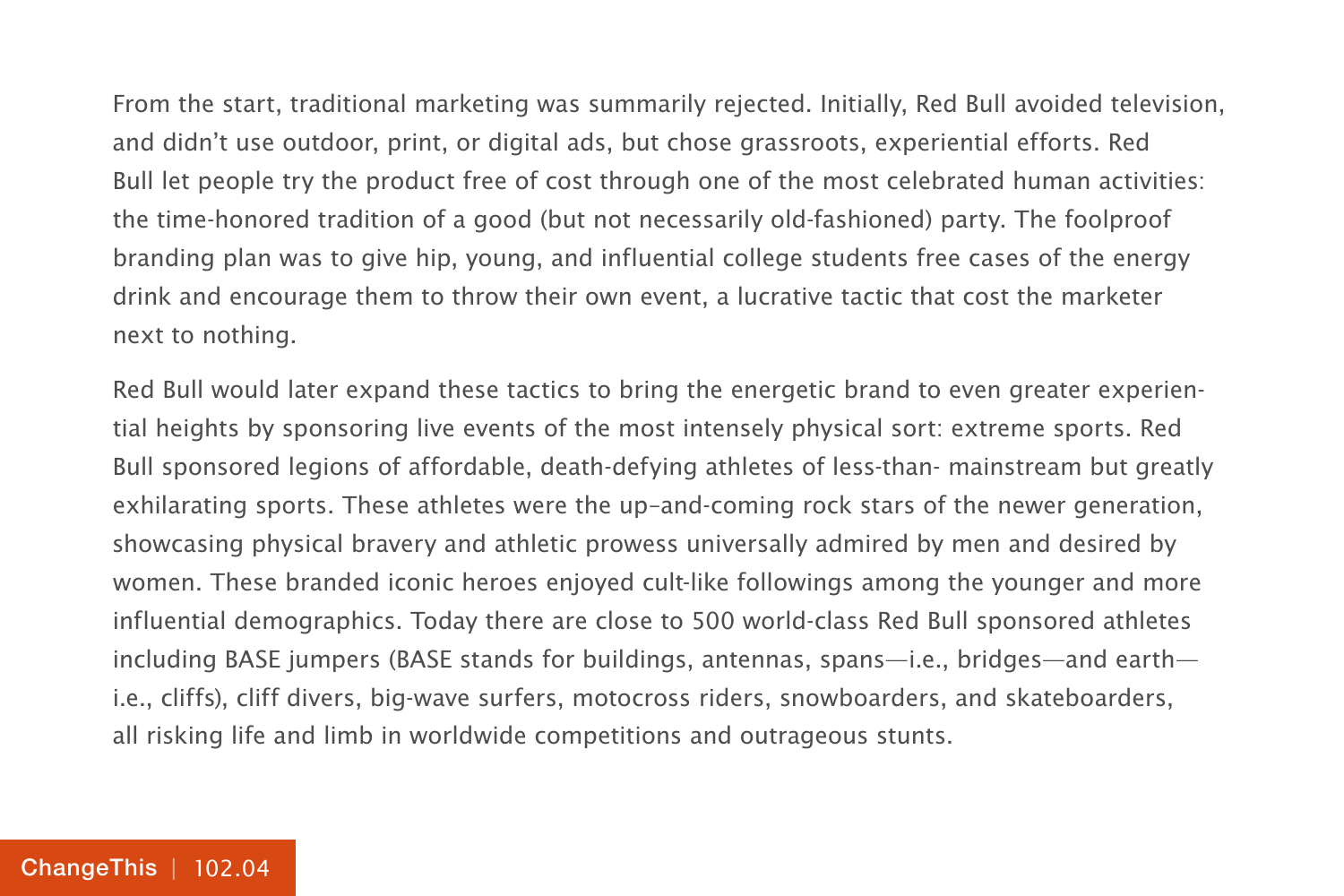The results: In 2010, the privately held company sold a total of 4,204 billion cans in over 161 countries, including over a billion in the US alone, earning Red Bull a total of \$5.175 billion in revenue—a jump of 15.8 percent versus the previous year in a now highly competitive marketplace crowded with imitators desperate to get in on the action.

#### You Too Can Leverage These Steps

This process is intended not only to inspire marketing communications and consumerism, but also to precede and inform strategy development and purchase decisions.

Before you develop your brand strategy, write these seven steps on a single sheet of paper and fill in briefly what has to happen to accomplish each. What is the convention or pattern your brand needs to interrupt to get noticed? What needs to be done to make people comfortable to consider buying it? What do you want them to imagine as the benefits and outcomes of buying and using your brand? What are the key emotions and feelings you need to shift to gain interest? What logical support points help them overcome their resistance to buying the brand? What brand associations do you need to change or reinforce? And how can you physically engage your audience beyond just communications to experience your brand so that they may understand how it can make their lives better?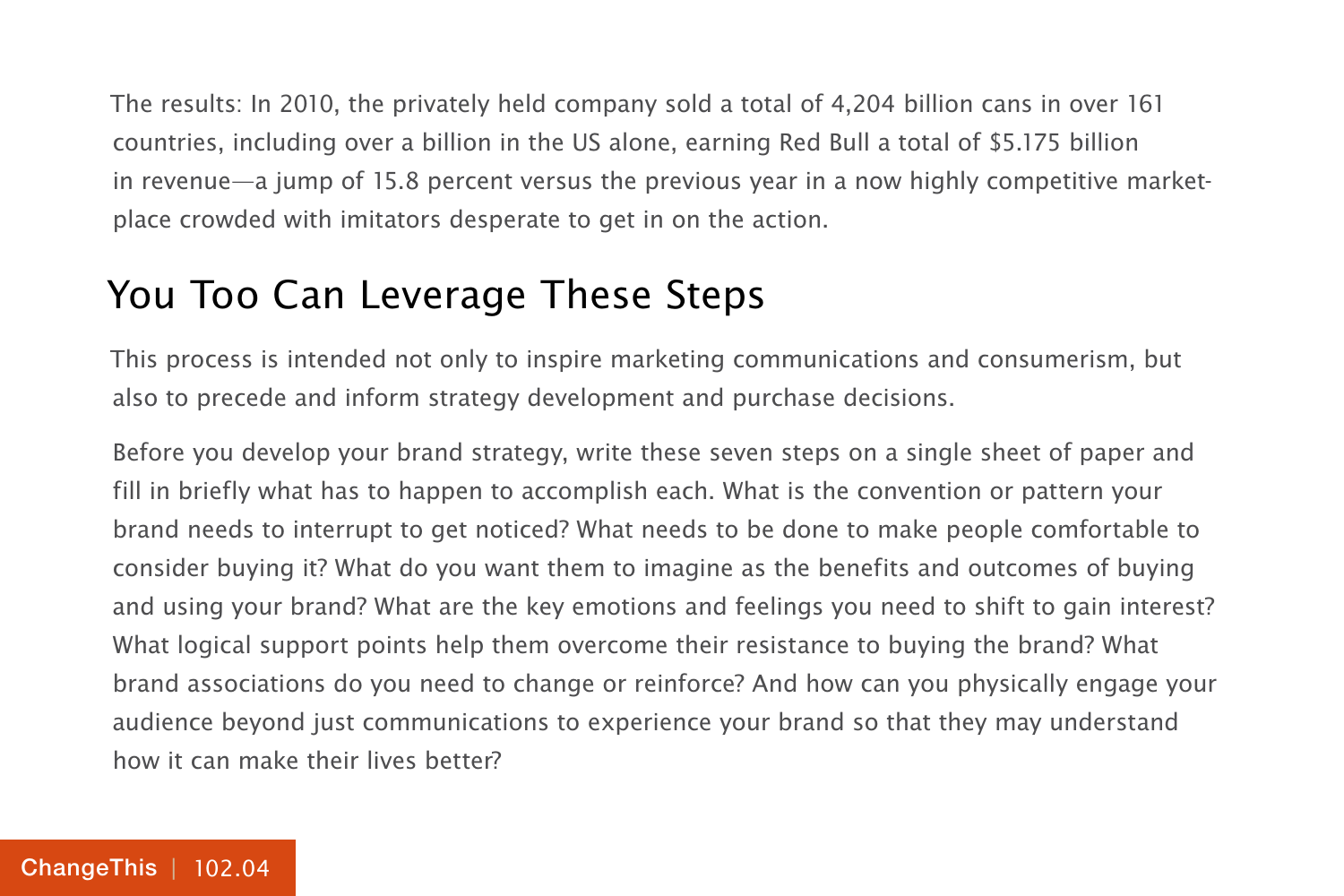With this as a backdrop, your strategy development process will become much more focused, empowered, inspired, and actionable.

Once you have created your entire marketing communications, use these steps as lens and filter to evaluate and improve your efforts.

The ultimate goal is to uncover these steps in our markets so that we all can leverage them, and are not leveraged by them. Buyer and seller beware. Only through conscious knowledge of this process can we begin to make better brands and make better-informed purchase decisions. The brands that prevail amidst this leveled playing field of equally enlightened marketers and customers will be those that create real value. **When we all are aware of the real causes of our deeds, we can inspire real progress on both sides of the free market fence.**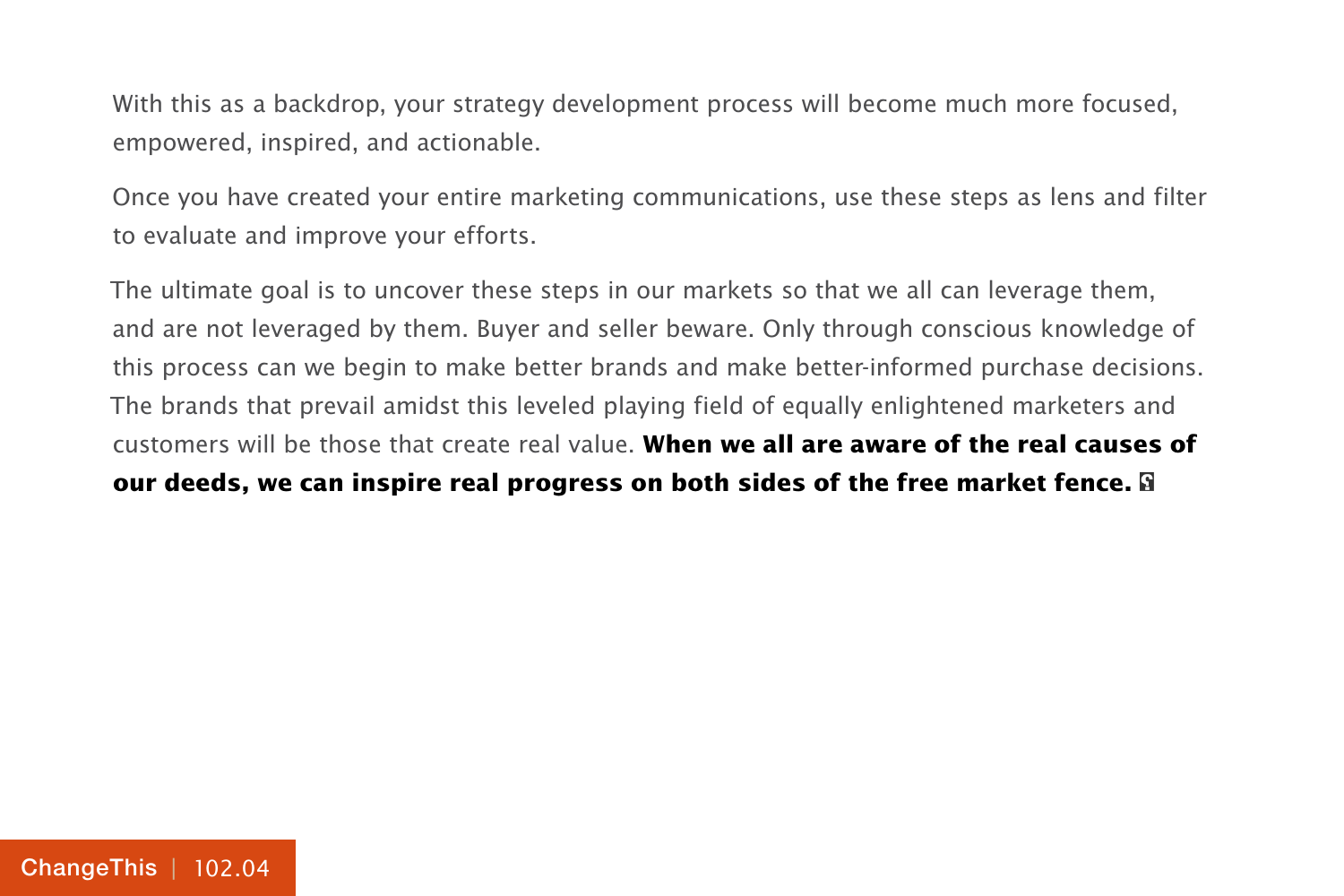### Info



**BUY THE BOOK** | Get more details or buy a copy of [Unconscious Branding.](http://800ceoread.com/book/show/9780230341791-Unconscious_Branding)

**ABOUT THE AUTHOR** | Douglas Van Praet is the Executive Vice President at the ad agency Deutsch LA, where his responsibilities include Group Planning Director for the highly acclaimed Volkswagen account. Van Praet's approach to advertising and marketing draws from unconscious behaviorism and applies neurobiology and evolutionary psychology and behavioral economics to business problems.

- → **SEND THIS** | [Pass along a copy](http://www.changethis.com/102.04.UnconsciousBranding/email) of this manifesto to others.
- **→ SUBSCRIBE** | Sign up fo[r e-news](http://changethis.com/page/show/e_mail_newsletter) to learn when our latest manifestos are available.

This document was created on February 13, 2013 and is based on the best information available at that time. The copyright of this work belongs to the author, who is solely responsible for the content. This work is licensed under the Creative Commons Attribution-NonCommercial-NoDerivs License. To view a copy of this license, visit [Creative Commons](http://creativecommons.org/licenses/by-nc-nd/2.0/) or send a letter to Creative Commons, 559 Nathan Abbott Way, Stanford, California 94305, USA. Cover image from [Veer.](http://www.veer.com/) You are given the unlimited right to print this manifesto and to distribute it electronically (via email, your website, or any other means). You can print out pages and put them in your favorite coffee shop's windows or your doctor's waiting room. You can transcribe the author's words onto the sidewalk, or you can hand out copies to everyone you meet. You may not alter this manifesto in any way, though, and you may not charge for it.